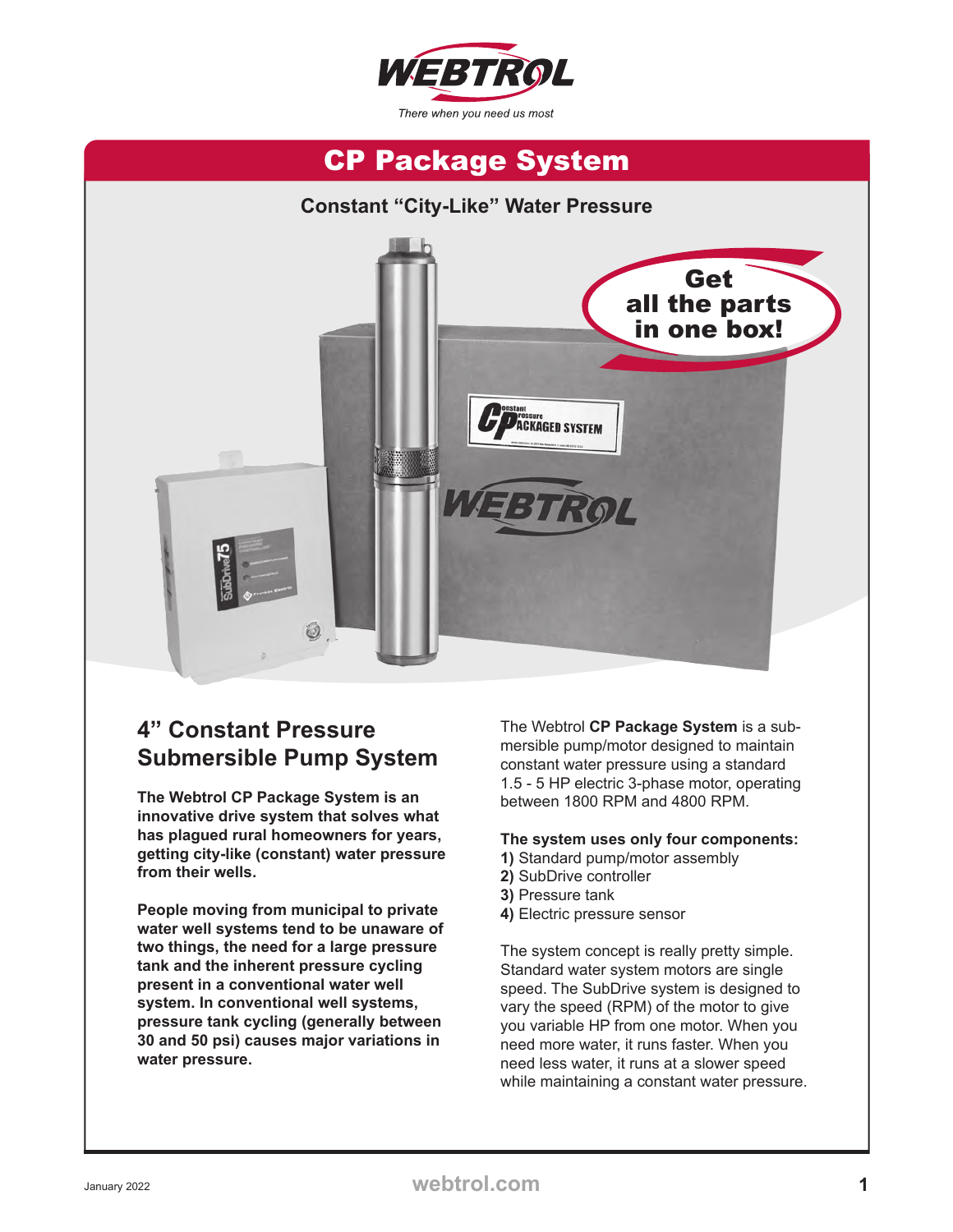

#### **System Features and Benefits**

- Easy Installation
- Provides constant "City-Like" water pressure under varying demands
- Controller replaces pressure switch and has no moving parts
- Adjustable pressure 25-80 lbs
- Controller minimizes pressure cycling during long-running applications
- Soft start/stop prevents water hammering and no in-rush of electric current at start-up
- Controller converts single-phase 230V to three phase power, providing smooth and efficient motor operation
- Ideal for geothermal systems or lawn irrigation

#### **The Controller**

The heart of the system is the SubDrive controller that provides constant pressure using hi-tech electronics to drive a standard 3-phase motor according to the pressure demands of a highly accurate and durable pressure sensor. Input voltage to the controller is normal household 230VAC single phase power. (2 power wires plus ground). The output voltage to the motor is 3 phase power (3 power wires plus ground).

Installation is as simple as a control box, it should be mounted to a sturdy supporting structure such as a wall or post. As the pressure sensor monitors the pressure to maintain the "set" pressure, it will send a signal to the controller that will "in turn" adjust the motor speed (1800-4800 RPM) to meet the ever-changing demand for water.

Two lights on the SubDrive controller provide "system status". The green "Power On" light is steady green anytime the unit is powered, and flashes when the pump / motor assembly is running. The red "Fault" light is used with the unit's built-in diagnostics. The "Fault" light indicates what the problem is by flashing a given number of times.

The system also has the ability to "soft-start". Soft starting totally eliminates the normal system in-rush current. This prevents the "dimming light" syndrome that occurs on some water systems.

#### **A Typical Webtrol CP Package System consists of only four components**

**1** Ostandard WT Series pump/3PH motor assembly (2) SubDrive Controller **3**) Pressure Tank (4) Electric pressure sensor

| <b>Minimum Pressure Tank Size (Total Capacity)</b> |                         |                          |
|----------------------------------------------------|-------------------------|--------------------------|
| <b>Pump Flow Rating</b>                            | <b>Controller Model</b> | <b>Minimum Tank Size</b> |
| Less than 12 GPM                                   | SubDrive 75 / 15        | 2 gallons                |
|                                                    | SubDrive 100 / 20       | 4 gallons                |
|                                                    | SubDrive 150 / 30       | 4 gallons                |
|                                                    | SubDrive 300            | 8 gallons                |
| 12 GPM or higher                                   | SubDrive 75 / 15        | 4 gallons                |
|                                                    | SubDrive 100 / 20       | 8 gallons                |
|                                                    | SubDrive 150 / 30       | 8 gallons                |
|                                                    | SubDrive 300            | 20 gallons               |

**Note:** The SubDrive controller is intended for indoor use and for operation in ambient temperature up to 104˚ F. The electronics inside the controller are air cooled. As a result, there should be at least 6 inches of clearance on each side and below the unit to allow room for air flow.

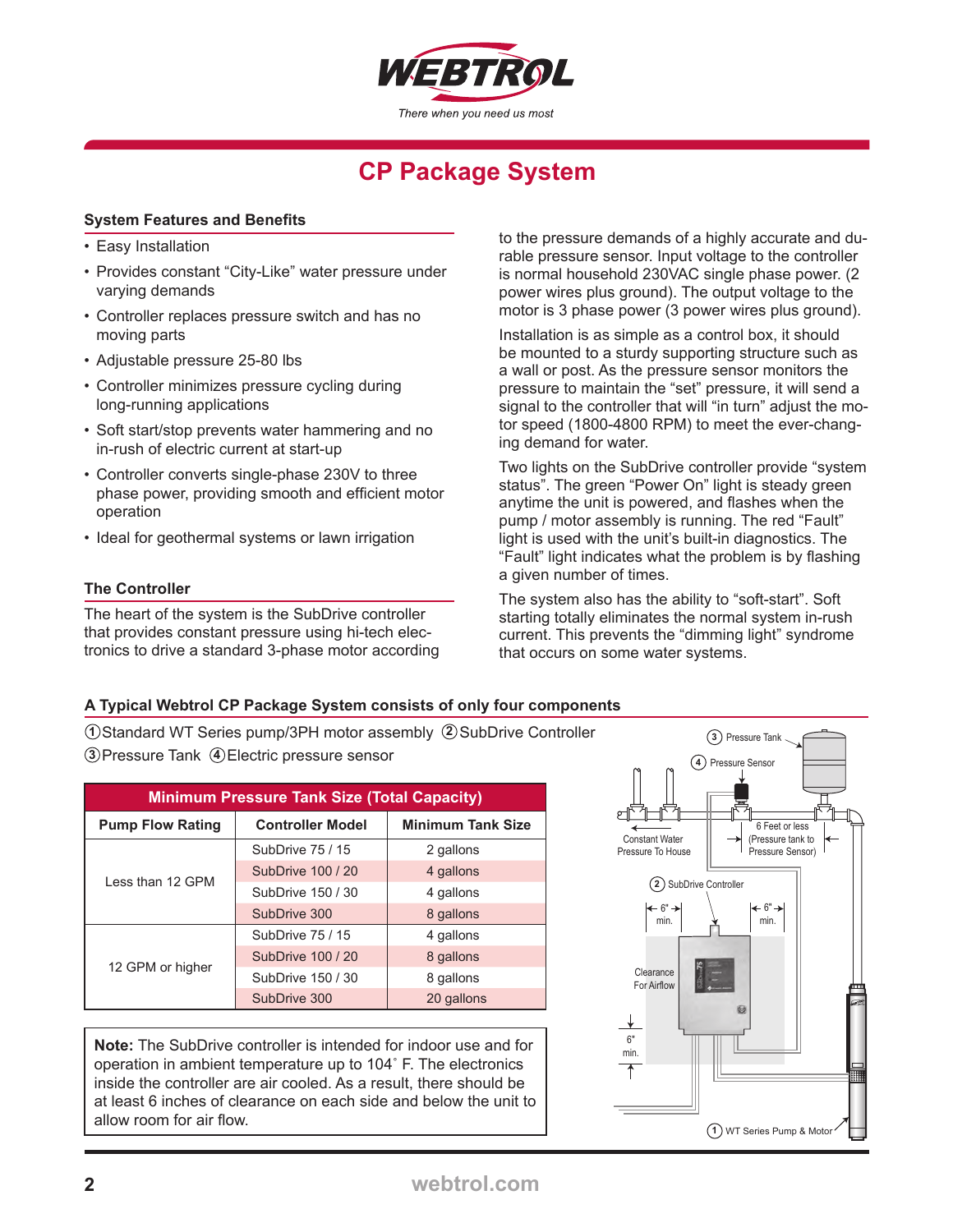

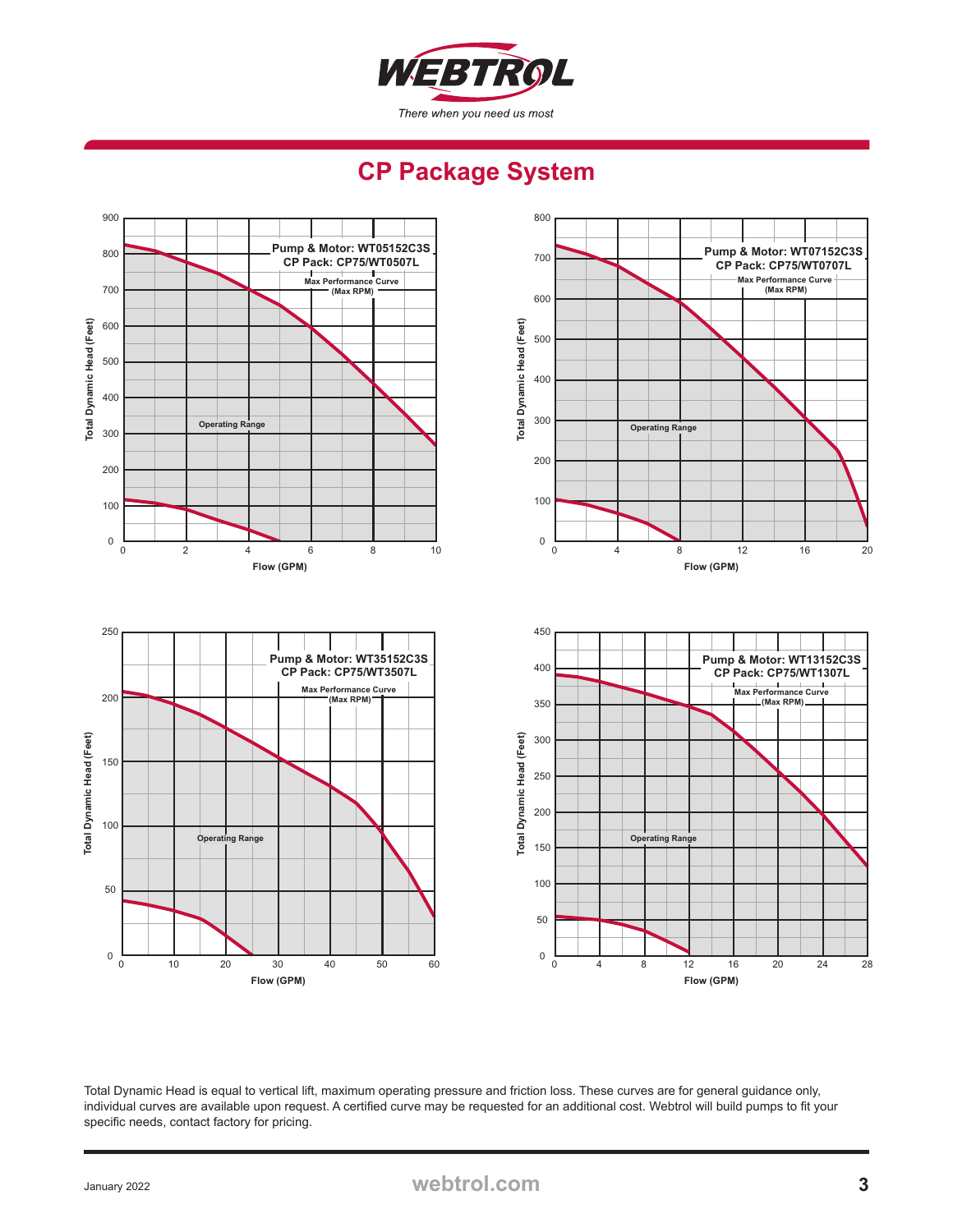

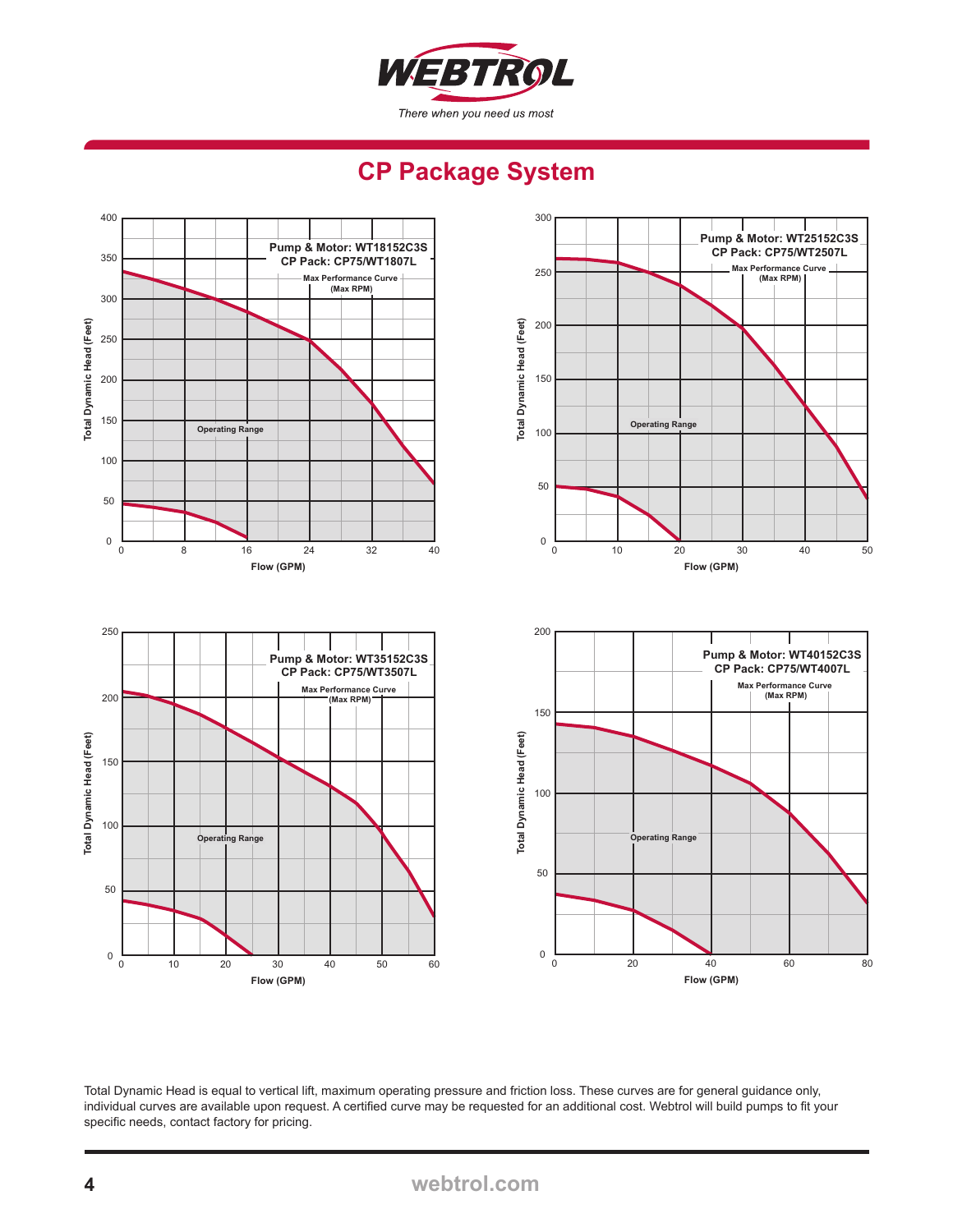

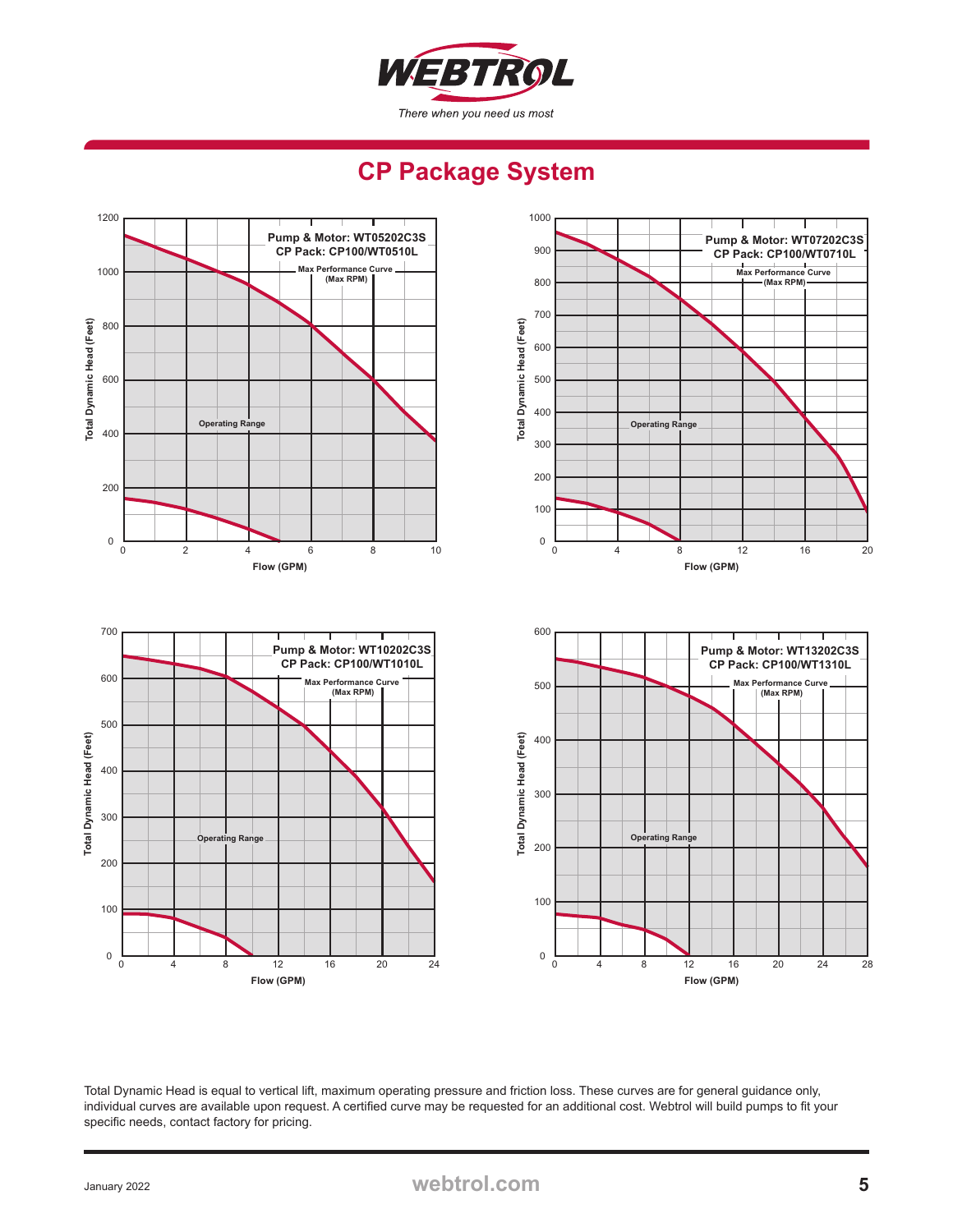

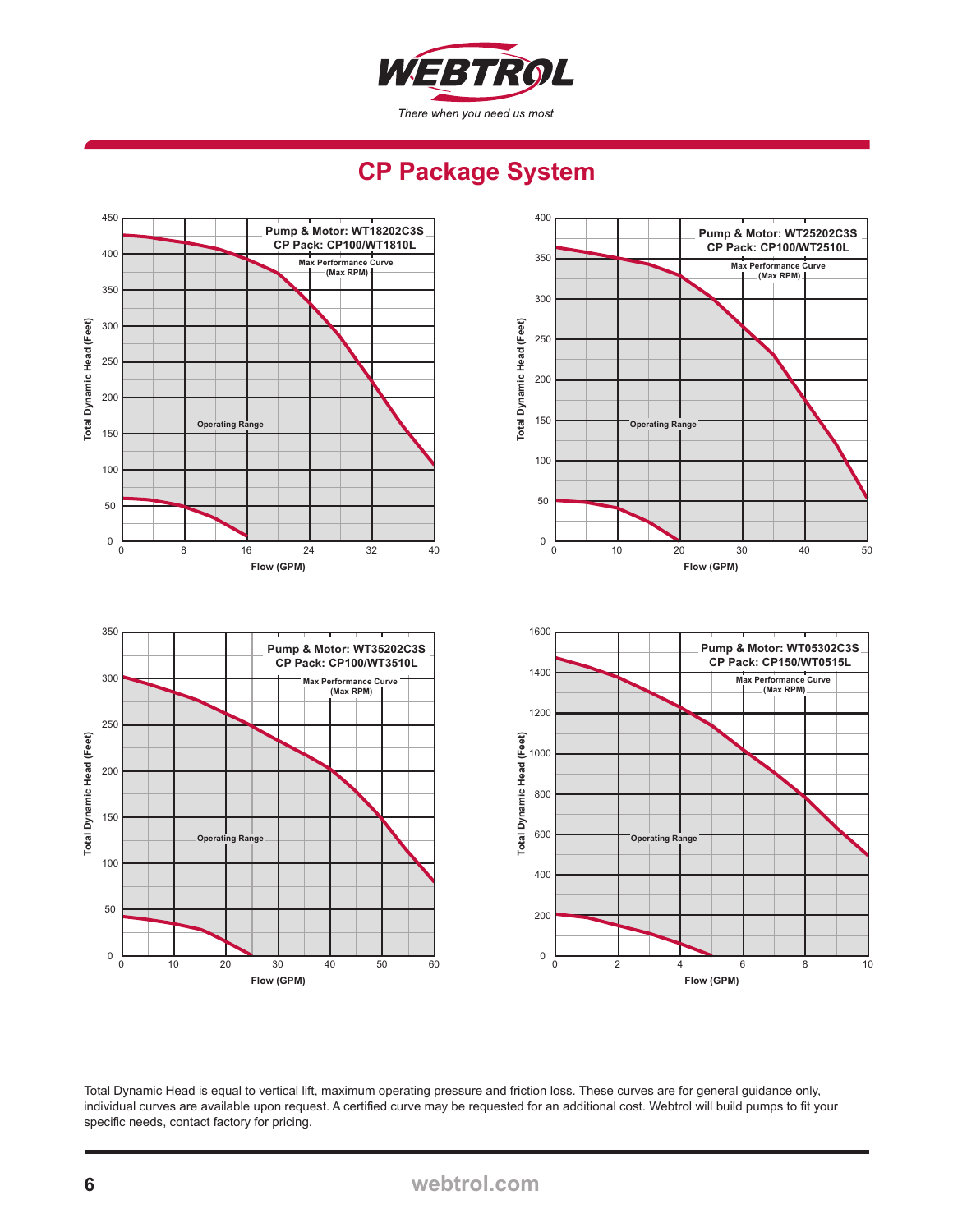

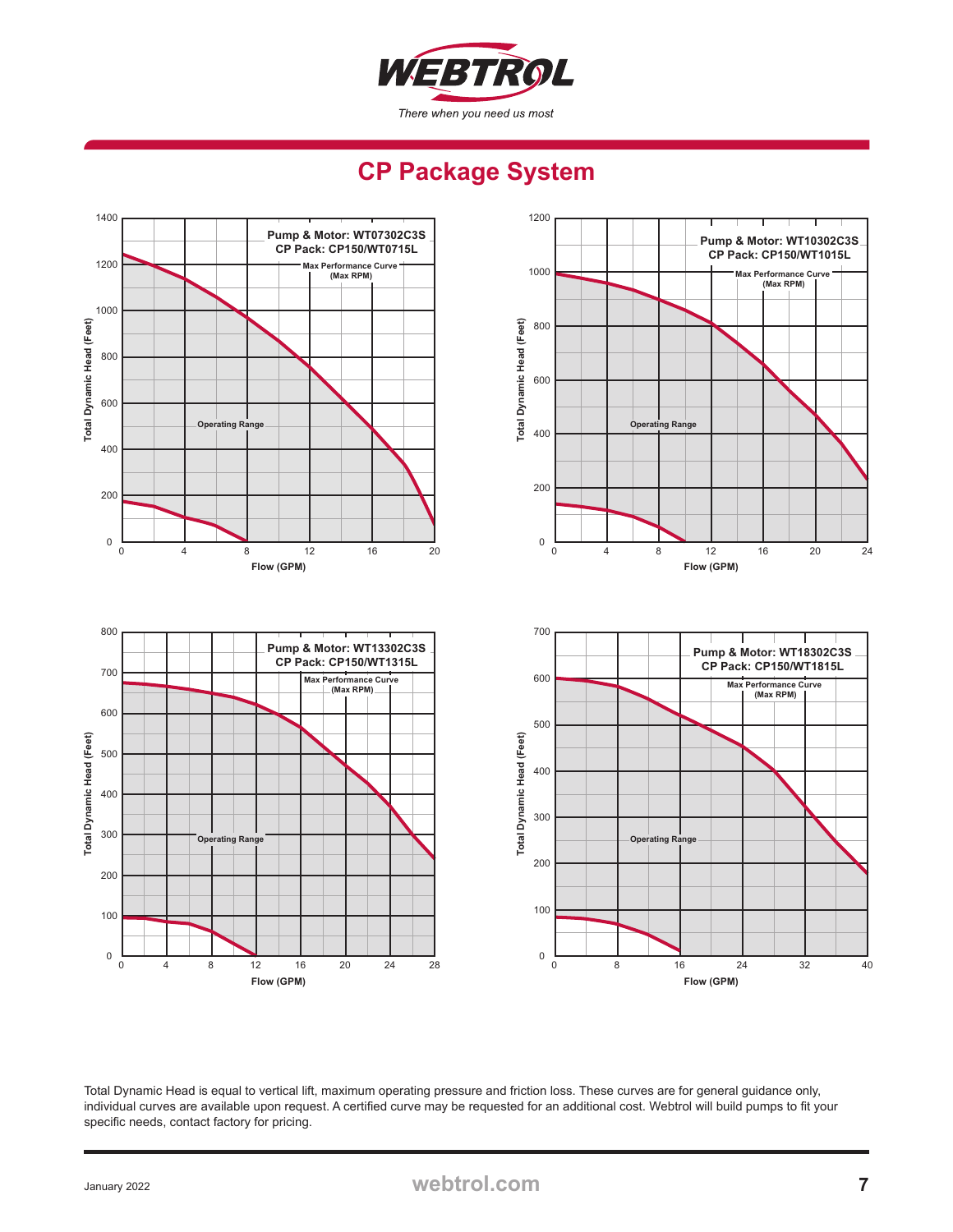

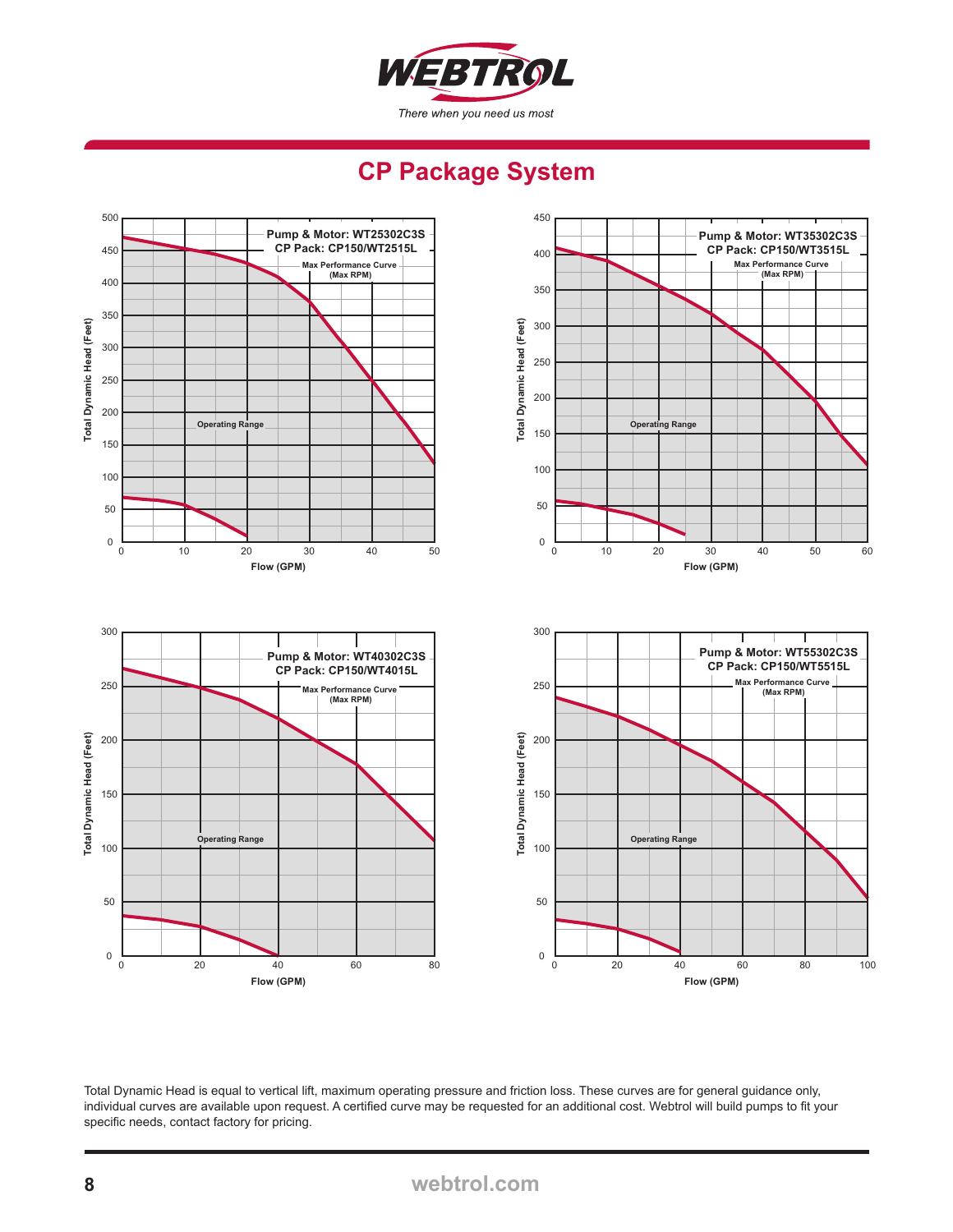

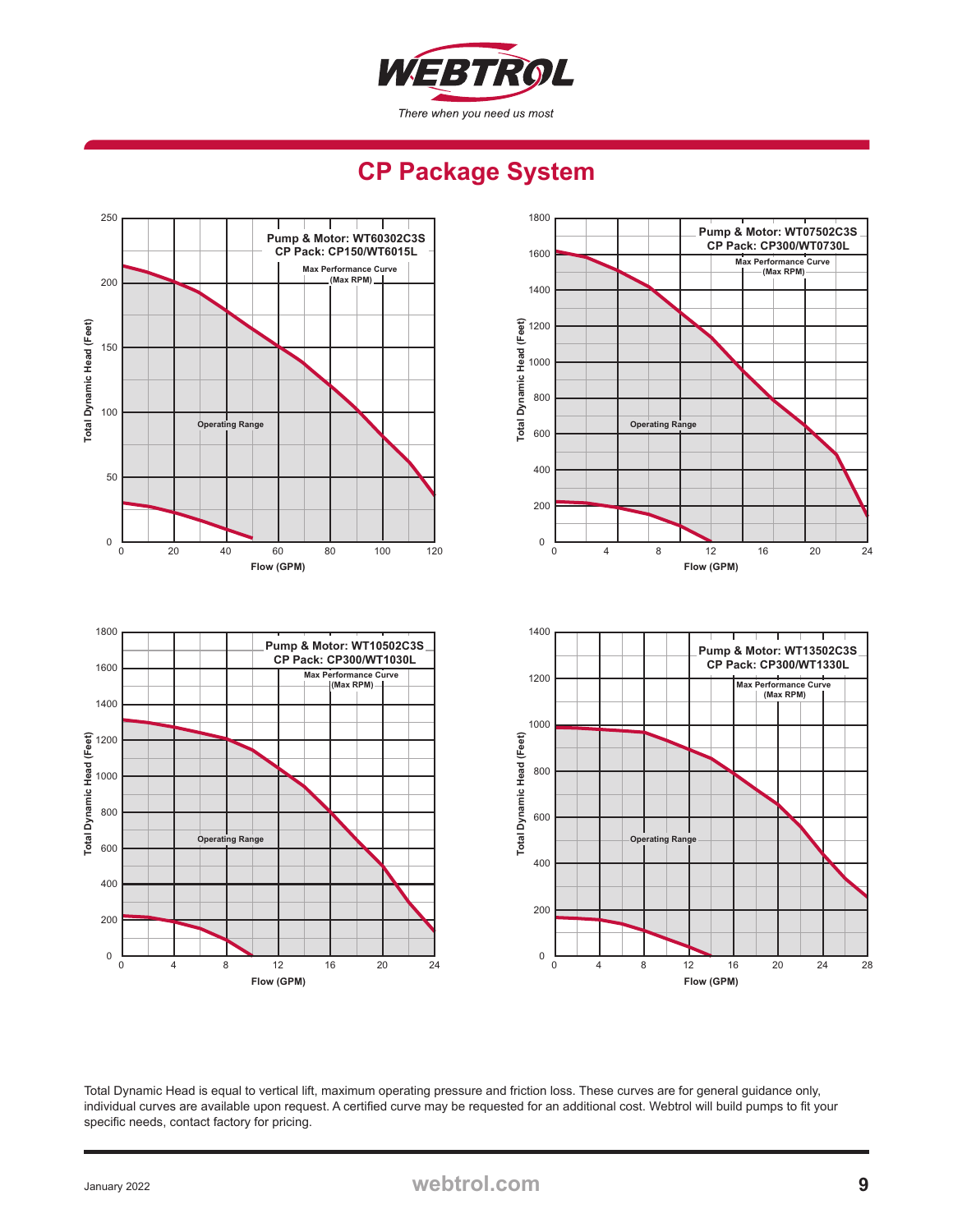

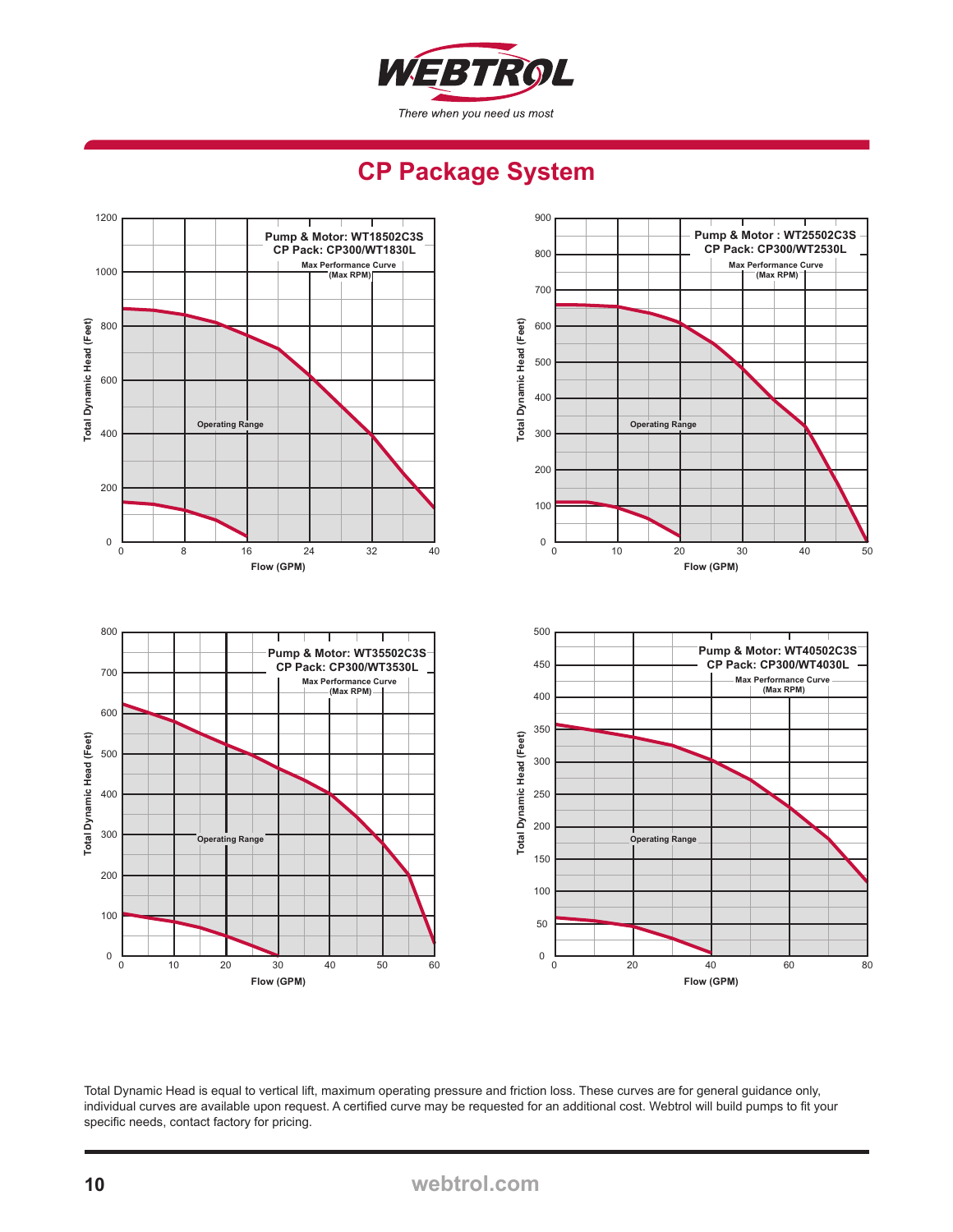